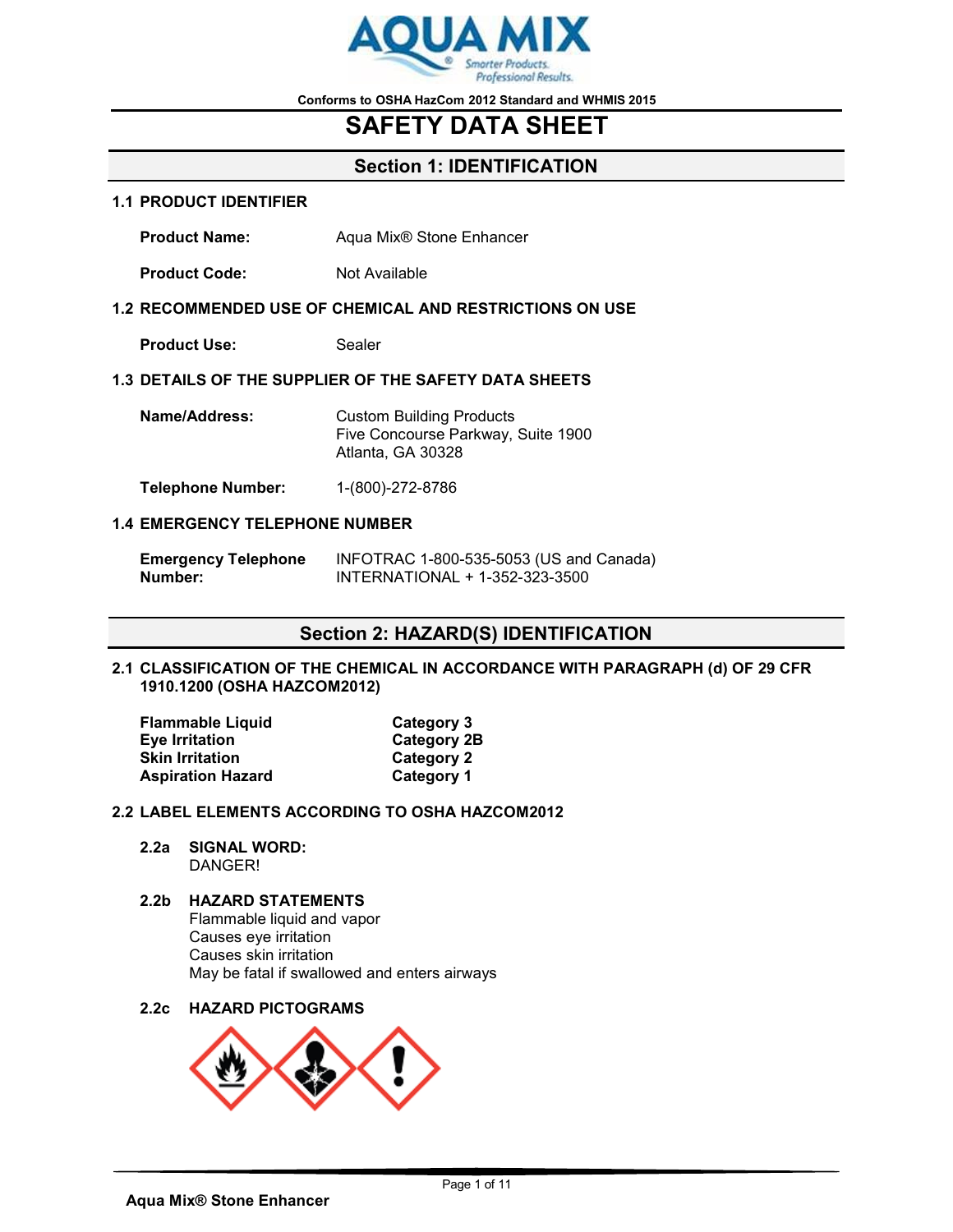

# **SAFETY DATA SHEET**

### **2.2d PRECAUTIONARY STATEMENTS**

| i.   | <b>PREVENTION</b> | Keep away from heat/sparks/open flames/hot surfaces. No<br>smoking. Keep container tightly closed. Take<br>precautionary measure against static discharge. Wash<br>hands thoroughly after handling. Do not breathe<br>vapors/mists/fumes. Do not eat, drink or smoke while<br>using this product. Use only outdoors or in a well ventilated<br>area. Wear impervious gloves/protective clothing/eye<br>protection.                                                                                                                                                                                                                         |
|------|-------------------|--------------------------------------------------------------------------------------------------------------------------------------------------------------------------------------------------------------------------------------------------------------------------------------------------------------------------------------------------------------------------------------------------------------------------------------------------------------------------------------------------------------------------------------------------------------------------------------------------------------------------------------------|
| ii.  | <b>RESPONSE</b>   | In case of fire: Use class ABC fire extinguisher. If on skin:<br>Wash with plenty of water. Take off contaminated clothing<br>and wash it before reuse. If skin irritation or rash occurs:<br>Get medical advice/attention.<br>If in eyes: Rinse cautiously with water for several minutes.<br>Remove contact lenses, if present and easy to do.<br>Continue rinsing. If eye irritation persists: Get medical<br>advice/attention. If inhaled: Remove person to fresh air<br>and keep comfortable for breathing. Call a poison<br>center/doctor if you feel unwell. If swallowed: Immediately<br>call a poison center/doctor. Rinse mouth. |
| iii. | <b>STORAGE</b>    | Store in a well-ventilated place. Keep cool. Keep container<br>tightly closed.                                                                                                                                                                                                                                                                                                                                                                                                                                                                                                                                                             |
| iv.  | <b>DISPOSAL</b>   | Dispose of contents/containers in accordance with all<br>local, state, provincial, and federal regulations.                                                                                                                                                                                                                                                                                                                                                                                                                                                                                                                                |

### **2.3 ADDITIONAL INFORMATION**

### **2.3a HNOC – HAZARDS NOT OTHERWISE CLASSIFIED** Not Applicable

### **2.3b UNKNOWN ACUTE TOXICITY**

<1% of the mixture consists of ingredient(s) of unknown acute toxicity.

## **Section 3: COMPOSITION/INFORMATION ON INGREDIENTS**

### **3.1 MIXTURES**

| <b>Chemical Name</b>                              | <b>CAS Number</b> | <b>Weight %</b>          |
|---------------------------------------------------|-------------------|--------------------------|
| Octyltriethoxysilane                              | 2943-75-1         | $10 - 15\%$ *            |
| Distillates petroleum, hydrotreated light         | 64742-47-8        | $10 - 15\%$ <sup>*</sup> |
| Methylmethoxy siloxane with methyl silsesquioxane | 68037-85-4        | $5 - 10\%$ *             |
| Tetra n-butyl titinate                            | 5593-70-4         | $1 - 3\%$ *              |

\*Means that the component will fall into one of the ranges specified due to batch-to-batch variability and to protect Confidential Business Information.

## **Section 4: FIRST-AID MEASURES**

### **4.1 DESCRIPTION OF THE FIRST-AID MEASURES**

| <b>ROUTES OF EXPOSURE</b> | <b>DESCRIPTION</b>                                                  |
|---------------------------|---------------------------------------------------------------------|
| Eye Contact:              | In case of contact, immediately flush eyes with plenty of water for |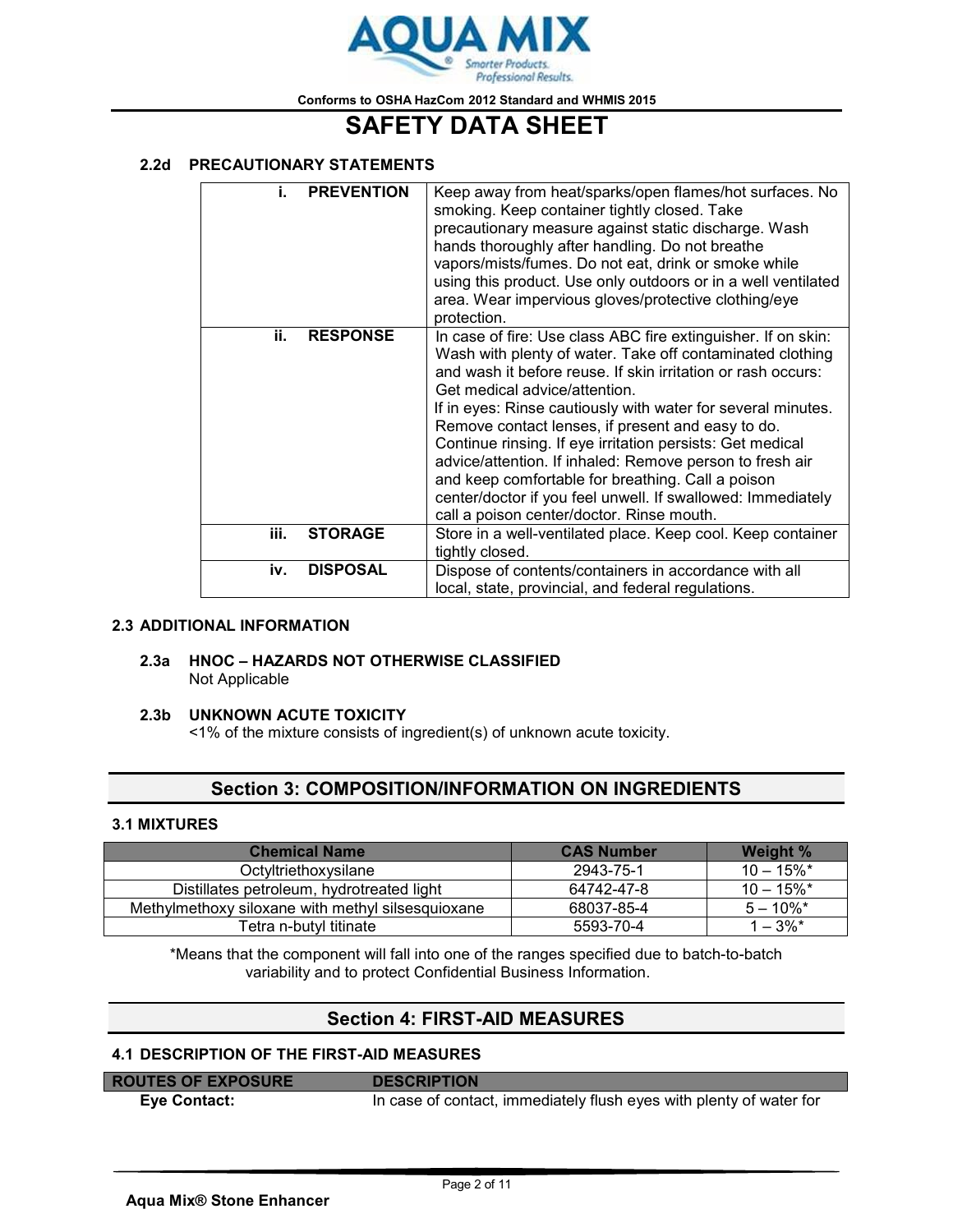

# **SAFETY DATA SHEET**

|                      | several minutes. If easy to do, remove contact lenses, if worn. Get<br>medical attention immediately.                                                                                            |
|----------------------|--------------------------------------------------------------------------------------------------------------------------------------------------------------------------------------------------|
| <b>Skin Contact:</b> | In case of contact, immediately flush skin with plenty of water.<br>Remove contaminated clothing and shoes. Wash clothing before<br>reuse. Call a physician if irritation develops and persists. |
| Inhalation:          | If breathing is difficult, remove victim to fresh air and keep at rest in<br>a position comfortable for breathing. Get medical advice/attention if<br>you feel unwell.                           |
| Ingestion:           | If swallowed, do NOT induce vomiting unless directed to do so by<br>medical personnel. Never give anything by mouth to an<br>unconscious person. Get medical advice/attention.                   |

### **4.2 MOST IMPORTANT SYMPTOMS/EFFECTS, ACUTE AND DELAYED**

| <b>ROUTES OF EXPOSURE</b>                                                  | <b>DESCRIPTION</b>                                                                                                                                                                                                                                                 |  |  |
|----------------------------------------------------------------------------|--------------------------------------------------------------------------------------------------------------------------------------------------------------------------------------------------------------------------------------------------------------------|--|--|
| Eye Contact:                                                               | Causes eye irritation. Symptoms may include discomfort or pain,<br>excess blinking and tear production, with marked redness and<br>swelling of the conjunctiva.<br>Causes skin irritation. Handling can cause dry skin, discomfort,<br>irritation, and dermatitis. |  |  |
| <b>Skin Contact:</b>                                                       |                                                                                                                                                                                                                                                                    |  |  |
| Inhalation:                                                                | May cause respiratory tract irritation.                                                                                                                                                                                                                            |  |  |
| Ingestion:                                                                 | May be fatal if swallowed and enters airways. Ingestion may cause<br>discomfort and/or distress, nausea or vomiting.                                                                                                                                               |  |  |
| 4.3 INDICATION OF IMMEDIATE MEDICAL ATTENTION AND SPECIAL TREATMENT NEEDED |                                                                                                                                                                                                                                                                    |  |  |
| <b>Note to Physicians:</b>                                                 | Symptoms may not appear immediately.                                                                                                                                                                                                                               |  |  |

| <b>Specific Treatments:</b> | In case of accident or if you feel unwell, seek medical advice |
|-----------------------------|----------------------------------------------------------------|
|                             | immediately (show the label or SDS where possible).            |

## **Section 5: FIRE-FIGHTING MEASURES**

### **5.1 FLAMMABILITY**

**Flammability: Flammable by WHMIS/OSHA HAZCOM2012 Criteria**

### **5.2 EXTINGUISHING MEDIA**

- **5.2a. Suitable Extinguishing Media:** Treat for surrounding material.
- **5.2b. Unsuitable Extinguishing Media:** Not Available
- **5.3 SPECIFIC HAZARDS ARISING FROM THE CHEMICAL**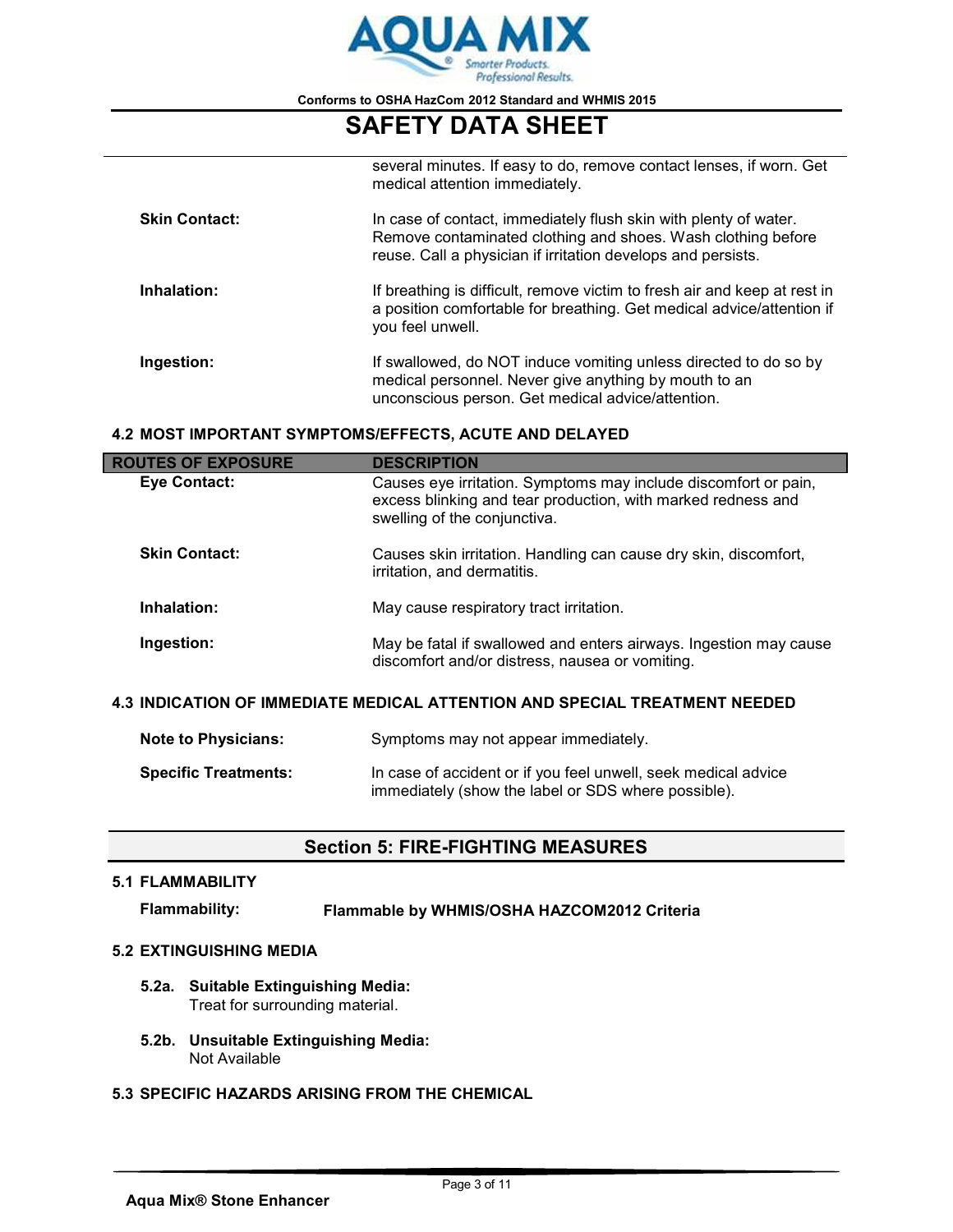

# **SAFETY DATA SHEET**

### **5.3a. Products of Combustion:**

May include, and are not limited to: oxides of carbon, oxides of nitrogen. Product contains silicone, which is known to produce formaldehyde when temperatures reach in excess of 150°C. Formaldehyde is a known skin, eye, and throat irritant as well as a potential cancer hazard.

### **5.3b. Explosion Data**

- **i. Sensitivity to Mechanical Impact:** Not Available
- **ii. Sensitivity to Static Discharge:** Not Available

### **5.4 SPECIAL PROTECTIVE EQUIPMENT AND PRECAUTIONS FOR FIRE-FIGHTERS**

Keep upwind of fire. Wear full fire fighting turn-out gear(full bunker gear) and respiratory protection (SCBA).

## **Section 6: ACCIDENTAL RELEASE MEASURES**

### **6.1 PERSONAL PRECAUTIONS, PROTECTIVE EQUIPMENT, AND EMERGENCY PROCEDURES** Use personal protection recommended in Section 8. Isolate the hazard area and deny entry to unnecessary and unprotected personnel.

### **6.2 METHODS AND MATERIALS FOR CONTAINMENT AND CLEANING UP**

| <b>Methods for Containment:</b> | Recover all usable material. Do not flush to sewer or allow to enter<br>waterways. Use appropriate Personal Protective Equipment (PPE). |
|---------------------------------|-----------------------------------------------------------------------------------------------------------------------------------------|
| <b>Methods for Cleaning-Up:</b> | Dispose of unwanted material properly in accordance with all local,<br>regional, national and international regulations.                |

## **Section 7: HANDLING AND STORAGE**

### **7.1 PRECAUTIONS FOR SAFE HANDLING**

| Handling: | Use in well-ventilated areas. Wear impervious gloves and eye<br>protection. Do not mix with other chemical products, except as<br>indicated by the manufacturers. Do not get in eyes. Do not get on<br>skin or clothing. Do not breathe vapors/mists/fumes. Do not take<br>internally. |
|-----------|----------------------------------------------------------------------------------------------------------------------------------------------------------------------------------------------------------------------------------------------------------------------------------------|
|           |                                                                                                                                                                                                                                                                                        |

**General Hygiene Advice:** Use good industrial hygiene practices and wear recommended personal protection. Launder contaminated clothing before reuse. Wash hands before eating, drinking, or smoking.

### **7.2 CONDITIONS FOR SAFE STORAGE, INCLUDING ANY INCOMPATIBILITIES**

**Storage:** Keep out of the reach of children. Keep container tightly closed. Store at room temperature and keep containers closed when not in use.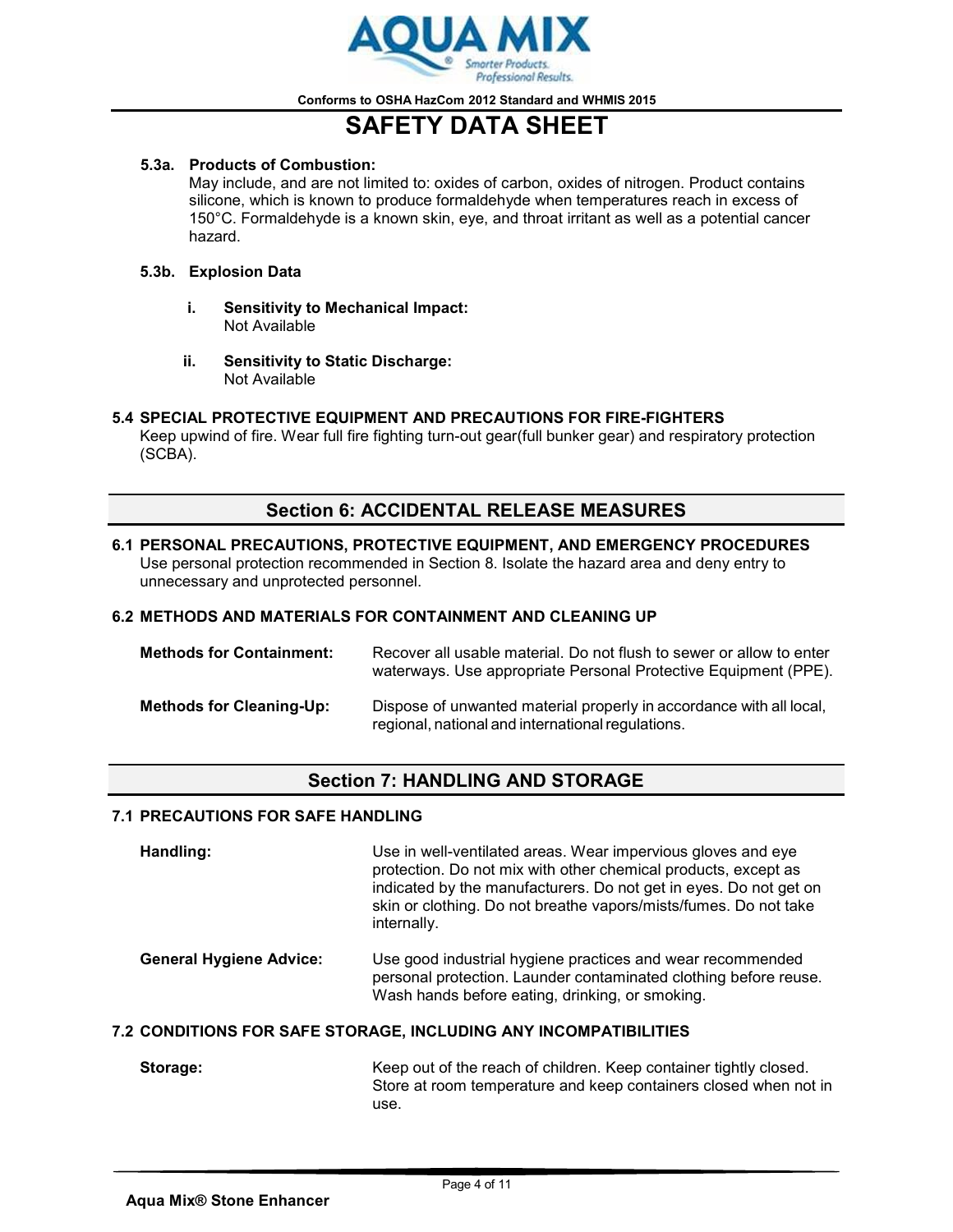

# **SAFETY DATA SHEET**

## **Section 8: EXPOSURE CONTROLS/PERSONAL PROTECTION**

#### **8.1 CONTROL PARAMETER Exposure Guidelines:**

| <b>Occupational Exposure Limits</b>               |                 |                  |
|---------------------------------------------------|-----------------|------------------|
| <b>Chemical Name</b>                              | <b>OSHA-PEL</b> | <b>ACGIH-TLV</b> |
| Octyltriethoxysilane                              | Not Available   | Not Available    |
| Distillates petroleum, hydrotreated light         | Not Available   | Not Available    |
| Methylmethoxy siloxane with methyl silsesquioxane | Not Available   | Not Available    |
| Tetra n-butyl titinate                            | Not Available   | Not Available    |

### **8.2 EXPOSURE CONTROLS**

**Engineering Controls:** Use ventilation adequate to keep exposures (airborne levels of dust, fume, vapor, etc.) below recommended exposure limits.

### **8.3 INDIVIDUAL PROTECTION MEASURES**

### **8.3a. Personal Protective Equipment:**

**i. Eye/Face Protection:** Wear approved eye protection [properly fitted dust- or splash-proof chemical safety goggles/face (face shield)]

### **ii.Skin Protection:**

- **1. Hand Protection:** Wear impervious gloves, such as nitrile.
- **2. Body Protection:** Wear suitable protective clothing.
- **iii. Respiratory Protection:** A NIOSH approved respirator or filtering face piece, such as N95, is recommended in poorly ventilated areas or when permissible exposure limits may be exceeded. Respirators should be selected by and used under the direction of a trained health and safety professional following requirements found in OSHA's respirator standard (29 CFR 1910.134) and ANSI's standard for respiratory protection (Z88.2).
- **iv. General Health and Safety Measures:** Handle according to established industrial hygiene and safety practices.

| Appearance (physical state, color, etc.):  | <b>Clear Liquid</b> |
|--------------------------------------------|---------------------|
| Odor:                                      | Aromatic            |
| <b>Odor Threshold:</b>                     | Not Available       |
| pH:                                        | Not Available       |
| <b>Melting point/Freezing point:</b>       | Not Available       |
| Initial boiling point and boiling range:   | Not Available       |
| Flash point:                               | 76°F (24.4°C)       |
| <b>Evaporation rate (Water=1):</b>         | Not Available       |
| <b>Flammability:</b>                       | Flammable           |
| <b>Upper Flammability/Explosive Limit:</b> | Not Available       |

## **Section 9: PHYSICAL AND CHEMICAL PROPERTIES**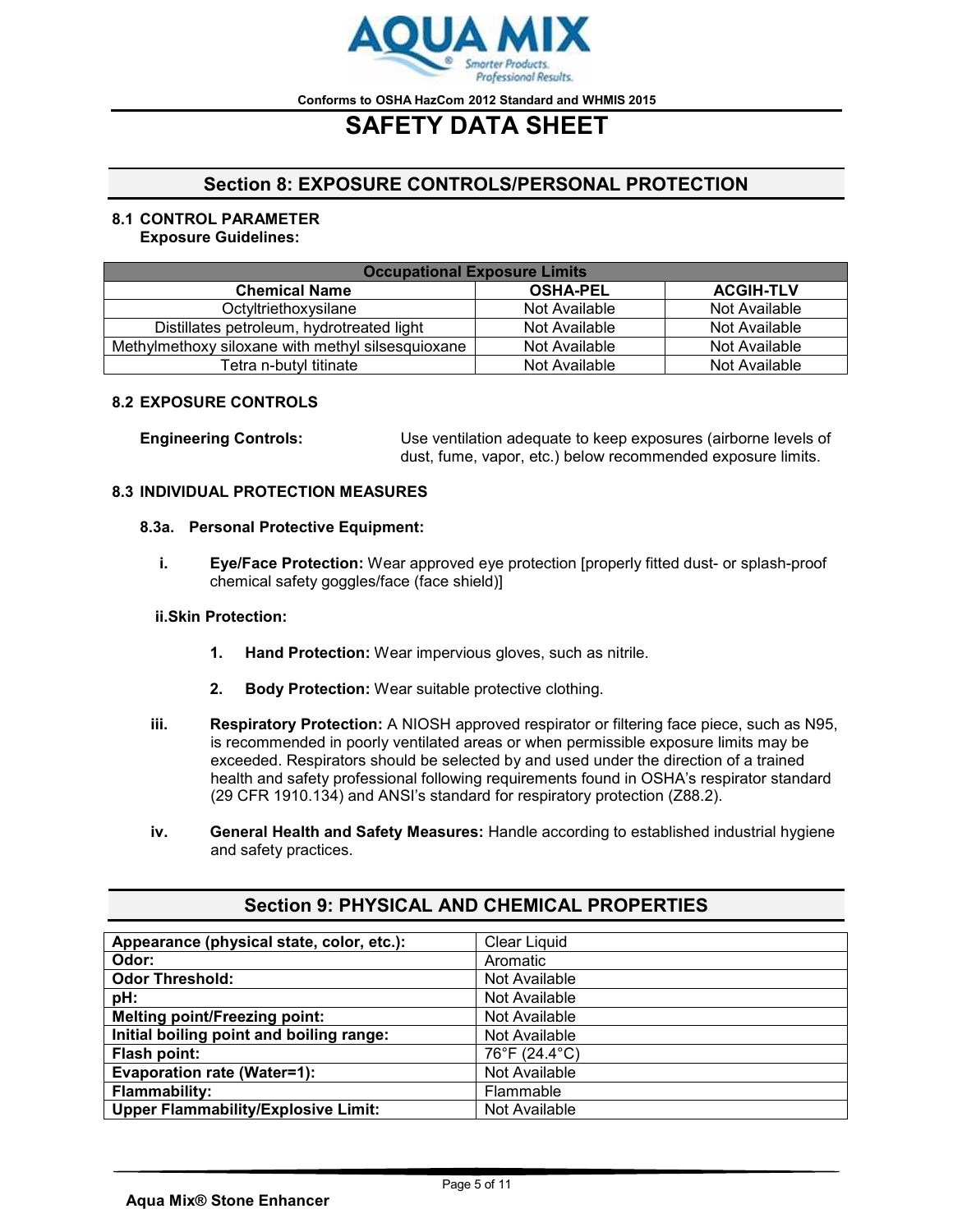

## **SAFETY DATA SHEET**

| Lower Flammability/Explosive Limit:     | Not Available                  |
|-----------------------------------------|--------------------------------|
| <b>Vapor Pressure</b>                   | Not Available                  |
| <b>Vapor Density:</b>                   | Not Available                  |
| <b>Relative Density:</b>                | $0.95 - 1.05$ g/mL             |
| <b>Solubility in Water:</b>             | <b>Miscible</b>                |
| Partition coefficient: n-octanol/water: | Not Available                  |
| Auto-ignition temperature:              | Not Available                  |
| <b>Decomposition Temperature:</b>       | $>302^{\circ}F(>150^{\circ}C)$ |
| Viscosity (cps):                        | Not Available                  |
| <b>VOC Content:</b>                     | 168.1 g/L                      |

## **Section 10: STABILITY AND REACTIVITY**

### **10.1. REACTIVITY**

Product is designed to react with moisture in the air.

### **10.2. CHEMICAL STABILITY**

Stable under normal storage conditions. Keep dry in storage.

### **10.3. POSSIBILITY OF HAZARDOUS REACTION**

Upon contact with water, the product will release methanol and ethanol, which have some health ramifications associated with it.

### **10.4. CONDITIONS TO AVOID**

Heat. Incompatible materials.

**10.5. INCOMPATIBLE MATERIALS** Strong acids. Strong Oxidizers.

### **10.6. HAZARDOUS DECOMPOSITION PRODUCTS**

Upon decomposition, this product may yield oxides of carbon, oxides of nitrogen. Product contains silicone, which is known to produce formaldehyde when temperatures reach in excess of 150°C. Formaldehyde is a known skin, eye, and throat irritant as well as a potential cancer hazard.

## **Section 11: TOXICOLOGICAL INFORMATION**

### **11.1. LIKELY ROUTES OF EXPOSURE:**

Skin contact, eye contact, inhalation, and ingestion.

### **11.2. SYMPTOMS RELATED TO PHYSICAL/CHEMICAL/TOXICOLOGICAL CHARACTERISTICS:**

| Eye Contact:         | Causes eye irritation. Symptoms may include discomfort or pain,<br>excess blinking and tear production, with marked redness and<br>swelling of the conjunctiva. |
|----------------------|-----------------------------------------------------------------------------------------------------------------------------------------------------------------|
| <b>Skin Contact:</b> | Causes skin irritation. Handling can cause dry skin, discomfort,<br>irritation, and dermatitis.                                                                 |
| Inhalation:          | May cause respiratory tract irritation.                                                                                                                         |
|                      |                                                                                                                                                                 |

**Ingestion:** May be fatal if swallowed and enters airways. Ingestion may cause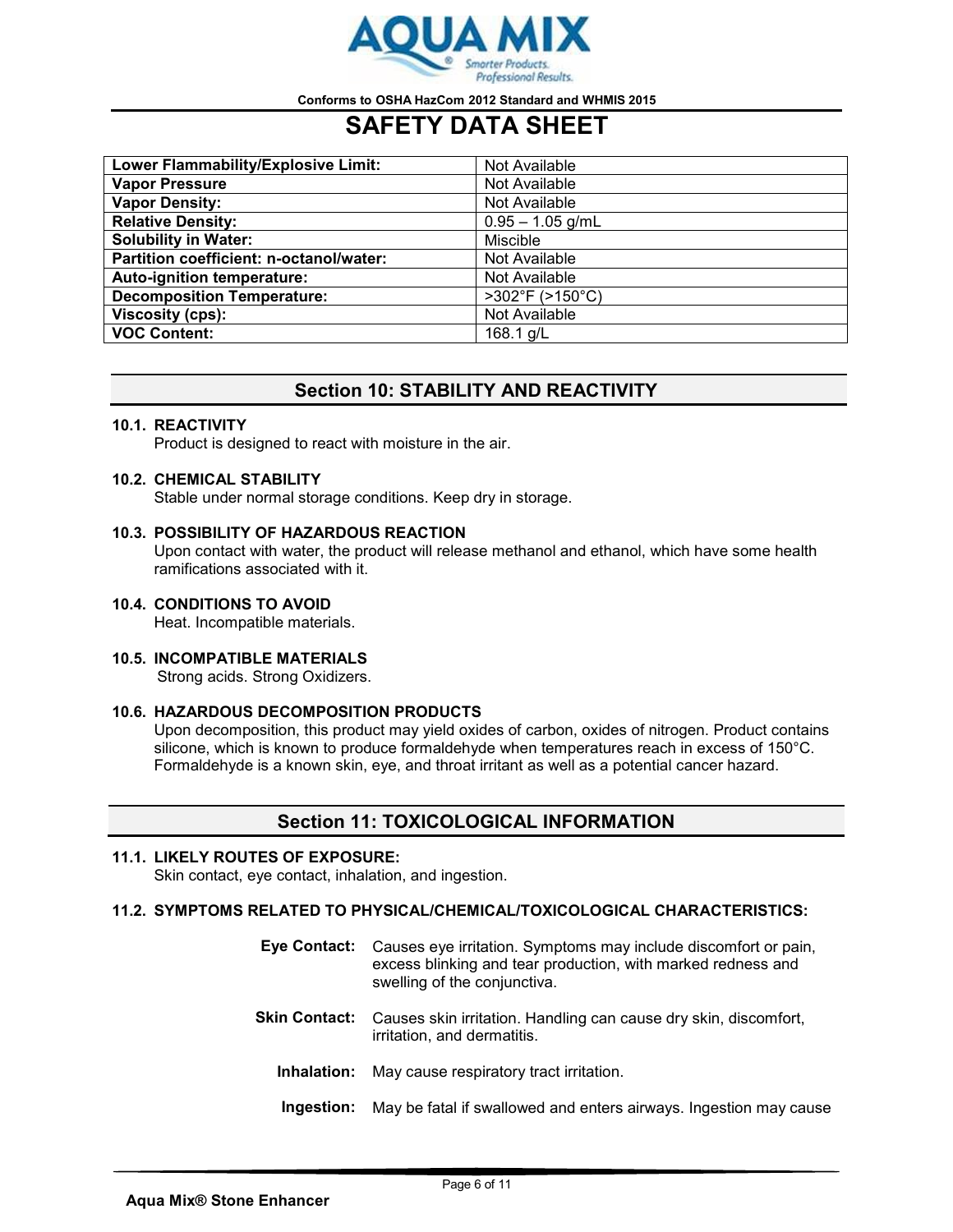

# **SAFETY DATA SHEET**

discomfort and/or distress, nausea or vomiting.

| <b>Acute Toxicity</b>                             |               |                        |
|---------------------------------------------------|---------------|------------------------|
| <b>Chemical Name</b>                              | <b>LC50</b>   | <b>LD50</b>            |
| Octyltriethoxysilane                              | Not Available | Not Available          |
| Distillates petroleum, hydrotreated light         | Not Available | Oral: 5,628 mg/kg, rat |
| Methylmethoxy siloxane with methyl silsesquioxane | Not Available | Not Available          |
| Tetra n-butyl titinate                            | Not Available | Not Available          |

| <b>Carcinogenicity</b>                            |                                                                                      |  |
|---------------------------------------------------|--------------------------------------------------------------------------------------|--|
| <b>Chemical Name</b>                              | Chemical Listed as Carcinogens or Potential<br>Carcinogen (NTP,IARC,OSHA,ACGIH,CP65) |  |
| Octyltriethoxysilane                              | Not Listed                                                                           |  |
| Distillates petroleum, hydrotreated light         | <b>Not Listed</b>                                                                    |  |
| Methylmethoxy siloxane with methyl silsesquioxane | <b>Not Listed</b>                                                                    |  |
| Tetra n-butyl titinate                            | <b>Not Listed</b>                                                                    |  |

### **11.3. DELAYED, IMMEDIATE, AND CHRONIC EFFECTS OF SHORT AND LONG-TERM EXPOSURE**

| <b>SHORT-TERM</b>                        |                                              |
|------------------------------------------|----------------------------------------------|
| <b>Skin Corrosion/Irritation:</b>        | Causes skin irritation                       |
| <b>Serious Eye Damage/Irritation:</b>    | Causes eye irritation                        |
| <b>Respiratory Sensitization:</b>        | Not Classified                               |
| <b>Skin Sensitization:</b>               | Not Classified                               |
| <b>STOT-Single Exposure:</b>             | May cause respiratory irritation             |
| <b>Aspiration Hazard:</b>                | May be fatal if swallowed and enters airways |
| <b>LONG-TERM</b>                         |                                              |
| Carcinogenicity:                         | Not Classified                               |
| <b>Germ Cell Mutagenicity:</b>           | Not Classified                               |
| <b>Reproductive Toxicity:</b>            | Not Classified                               |
| <b>STOT-Repeated Exposure:</b>           | Not Classified                               |
| <b>Synergistic/Antagonistic Effects:</b> | Not Classified                               |

## **Section 12: ECOLOGICAL INFORMATION**

### **12.1. ECOTOXICITY**

May cause long-term adverse effects to the aquatic environment. Keep from entry into sewers and waterways.

| <b>Ecotoxicity</b>                                |                           |                           |
|---------------------------------------------------|---------------------------|---------------------------|
| <b>Chemical Name</b>                              | <b>EC50/NOEC-48 Hours</b> | <b>LC50/NOEC-96 Hours</b> |
| Octyltriethoxysilane                              | Not Available             | Not Available             |
| Distillates petroleum, hydrotreated light         | Not Available             | Not Available             |
| Methylmethoxy siloxane with methyl silsesquioxane | Not Available             | Not Available             |
| Tetra n-butyl titinate                            | Not Available             | Not Available             |

## **12.2. PERSISTENCE AND DEGRADABILITY**

Not Available

**12.3. BIOACCUMULATIVE POTENTIAL**

Not Available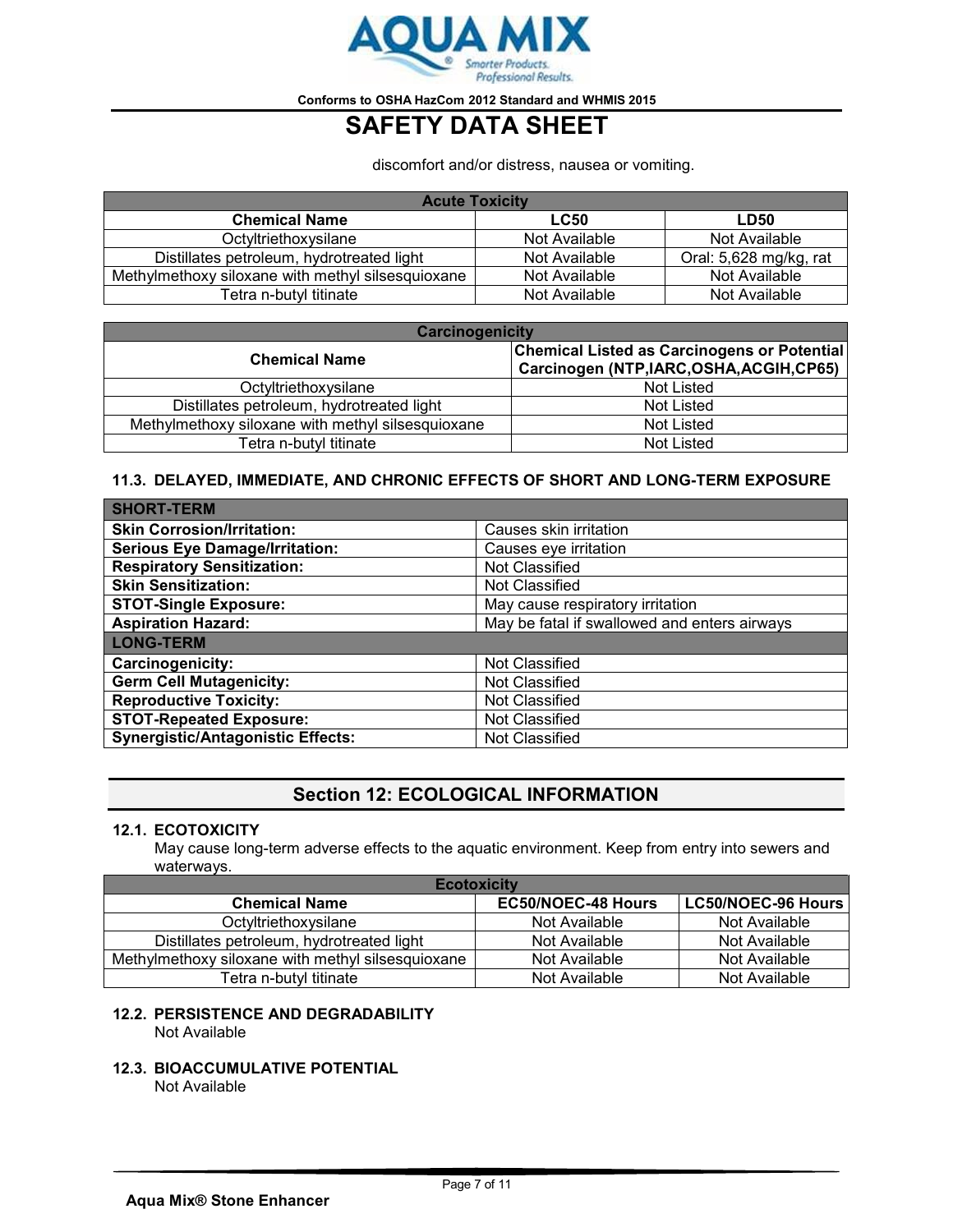

# **SAFETY DATA SHEET**

### **12.4. MOBILITY IN SOIL**

Not Available

### **12.5. OTHER ADVERSE EFFECTS**

Not Available

## **Section 13: DISPOSAL CONSIDERATIONS**

### **13.1. DISPOSAL METHOD**

Dispose of contents/containers in accordance with all local, state, provincial, and federal regulations

### **13.2. OTHER DISPOSAL CONSIDERATIONS**

Not Available

## **Section 14: TRANSPORT INFORMATION**

| <b>DOT (U.S.)</b>                     | <b>TDG (CANADA)</b>                   | <b>IATA</b>                           |
|---------------------------------------|---------------------------------------|---------------------------------------|
| <b>UN NUMBER:</b>                     | <b>UN NUMBER:</b>                     | UN NUMBER:                            |
|                                       |                                       |                                       |
| <b>UN1993</b>                         | <b>UN1993</b>                         | <b>UN1993</b>                         |
| UN PROPER SHIPPING NAME:              | UN PROPER SHIPPING NAME:              | UN PROPER SHIPPING NAME:              |
|                                       |                                       |                                       |
| Flammable liquids,                    | Flammable liquids,                    | Flammable liquids,                    |
| N.O.S. (Silicone mixture contains     | N.O.S. (Silicone mixture contains     | N.O.S. (Silicone mixture contains     |
| distillates petroleum                 | distillates petroleum                 | distillates petroleum                 |
| hydrotreated light, Methanol,         | hydrotreated light, Methanol,         | hydrotreated light, Methanol,         |
| and Ethanol)                          | and Ethanol)                          | and Ethanol)                          |
| <b>TRANSPORT HAZARD CLASS (ES):</b>   | <b>TRANSPORT HAZARD CLASS (ES):</b>   | <b>TRANSPORT HAZARD CLASS (ES):</b>   |
|                                       |                                       |                                       |
| 3                                     | 3                                     | 3                                     |
| <b>PACKING GROUP (if applicable):</b> | <b>PACKING GROUP (if applicable):</b> | <b>PACKING GROUP (if applicable):</b> |
|                                       |                                       |                                       |
| Ш                                     | Ш                                     | Ш                                     |
| <b>Limited Quantity &lt;= 5L</b>      | <b>Limited Quantity &lt;= 5L</b>      | <b>Limited Quantity &lt;= 5L</b>      |

**SUMMARY: Product is regulated under DOT/TDG and other transportation regulations.**

#### **14.1. ENVIRONMENTAL HAZARDS** Not Available

### **14.2. TRANSPORT IN BULK ACCORDING TO ANNEX II OF MARPOL 73/78 AND THE IBC CODE** Not Available

### **14.3. SPECIAL PRECAUTIONS FOR USER**

Do not handle until all safety precautions have been read and understood.

## **Section 15: REGULATORY INFORMATION**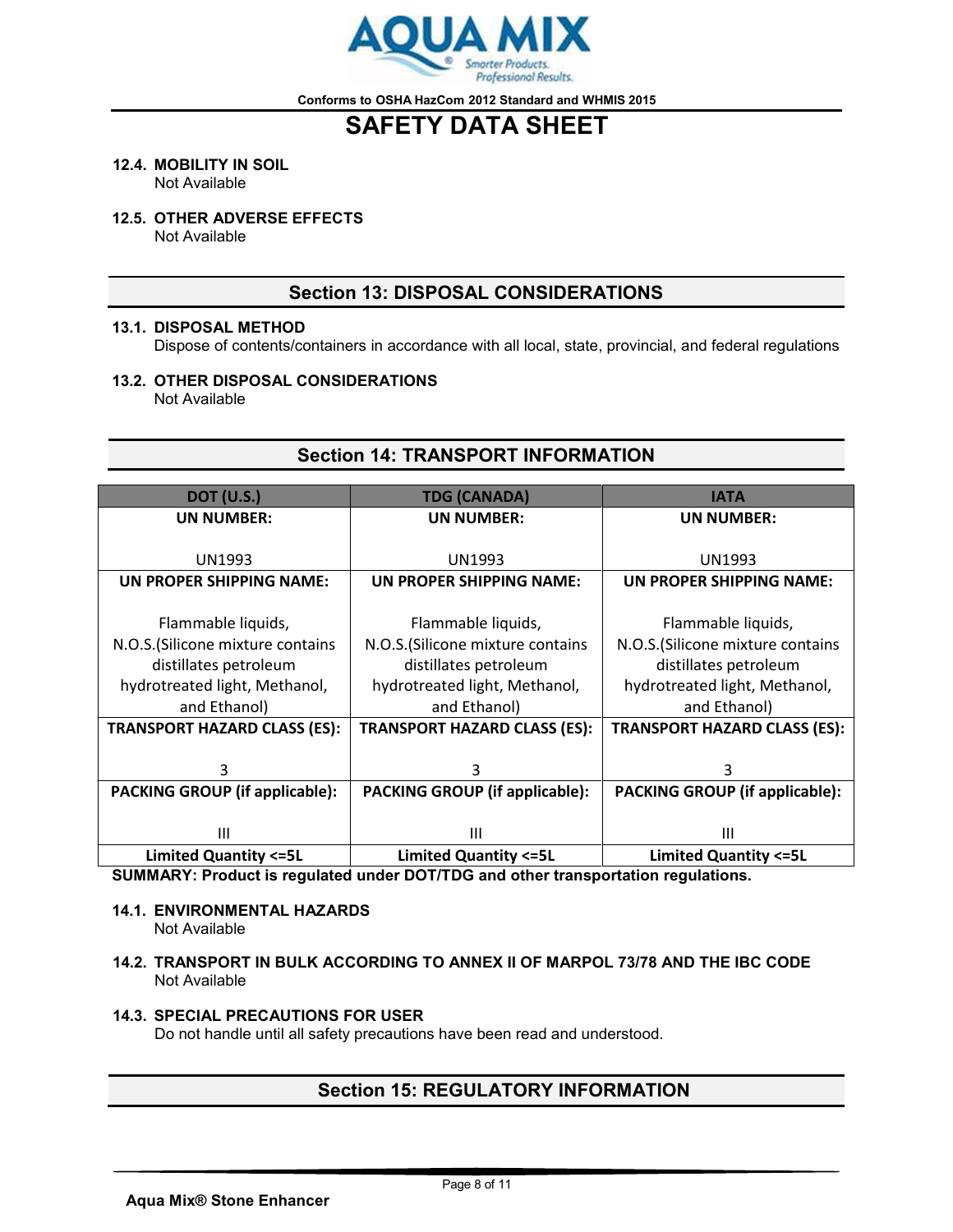

# **SAFETY DATA SHEET**

### **15.1. SAFETY, HEALTH AND ENVIRONMENTAL REGULATIONS/LEGISLATIONS SPECIFIC FOR THE CHEMICAL**

**Canada:** This product has been classified in accordance with the hazard criteria of the Hazardous Products Regulations and the SDS contains all the information required by the Hazardous Products Regulations.

**US:** SDS prepared pursuant to the Hazard Communication Standard (29 CFR 1910.1200) HazCom 2012

### **15.2. US FEDERAL INFORMATION:**

|                                                      | <b>SARA TITLE III</b>                 |                                           |                                  |                             |
|------------------------------------------------------|---------------------------------------|-------------------------------------------|----------------------------------|-----------------------------|
| <b>CHEMICAL NAME</b>                                 | <b>SECTION 302</b><br>(EHS) TPQ (LBS) | <b>SECTION 304</b><br><b>EHS RQ (LBS)</b> | <b>CERCLA</b><br><b>RQ (LBS)</b> | <b>SECTION</b><br>313 (TRI) |
| Octyltriethoxysilane                                 | Not Listed                            | Not Listed                                | Not Listed                       | Not Listed                  |
| Distillates petroleum, hydrotreated light            | Not Listed                            | <b>Not Listed</b>                         | Not Listed                       | Not Listed                  |
| Methylmethoxy siloxane with methyl<br>silsesquioxane | Not Listed                            | <b>Not Listed</b>                         | Not Listed                       | Not Listed                  |
| Tetra n-butyl titinate                               | Not Listed                            | <b>Not Listed</b>                         | Not Listed                       | Not Listed                  |

### **15.3. US STATE RIGHT TO KNOW LAWS:**

| <b>California Proposition 65:</b>           | WARNING: This product can expose you to chemicals including<br>methanol, which is known to the State of California to cause birth<br>defects or other reproductive harm. For more information go to<br>www.P65Warnings.ca.gov |
|---------------------------------------------|-------------------------------------------------------------------------------------------------------------------------------------------------------------------------------------------------------------------------------|
| Other U.S. States "Right to<br>Know" Lists: | Octyltriethoxysilane: CAS#2943-75-1<br>Distillates petroleum, hydrotreated light: CAS#64742-47-8<br>Methylmethoxy siloxane with methyl silsesquioxane: CAS#68037-85-4<br>Tetra n-butyl titinate: CAS#5593-70-4                |

### **15.4. GLOBAL INVENTORIES**

| <b>Chemical Name</b>                              | <b>USA TSCA</b> | <b>Canada DSL/NDSL</b> |
|---------------------------------------------------|-----------------|------------------------|
| Octyltriethoxysilane                              | <b>Yes</b>      | DSL                    |
| Distillates petroleum, hydrotreated light         | Yes             | DSL                    |
| Methylmethoxy siloxane with methyl silsesquioxane | Yes             | DSL                    |
| Tetra n-butvl titinate                            | Yes             | DSL                    |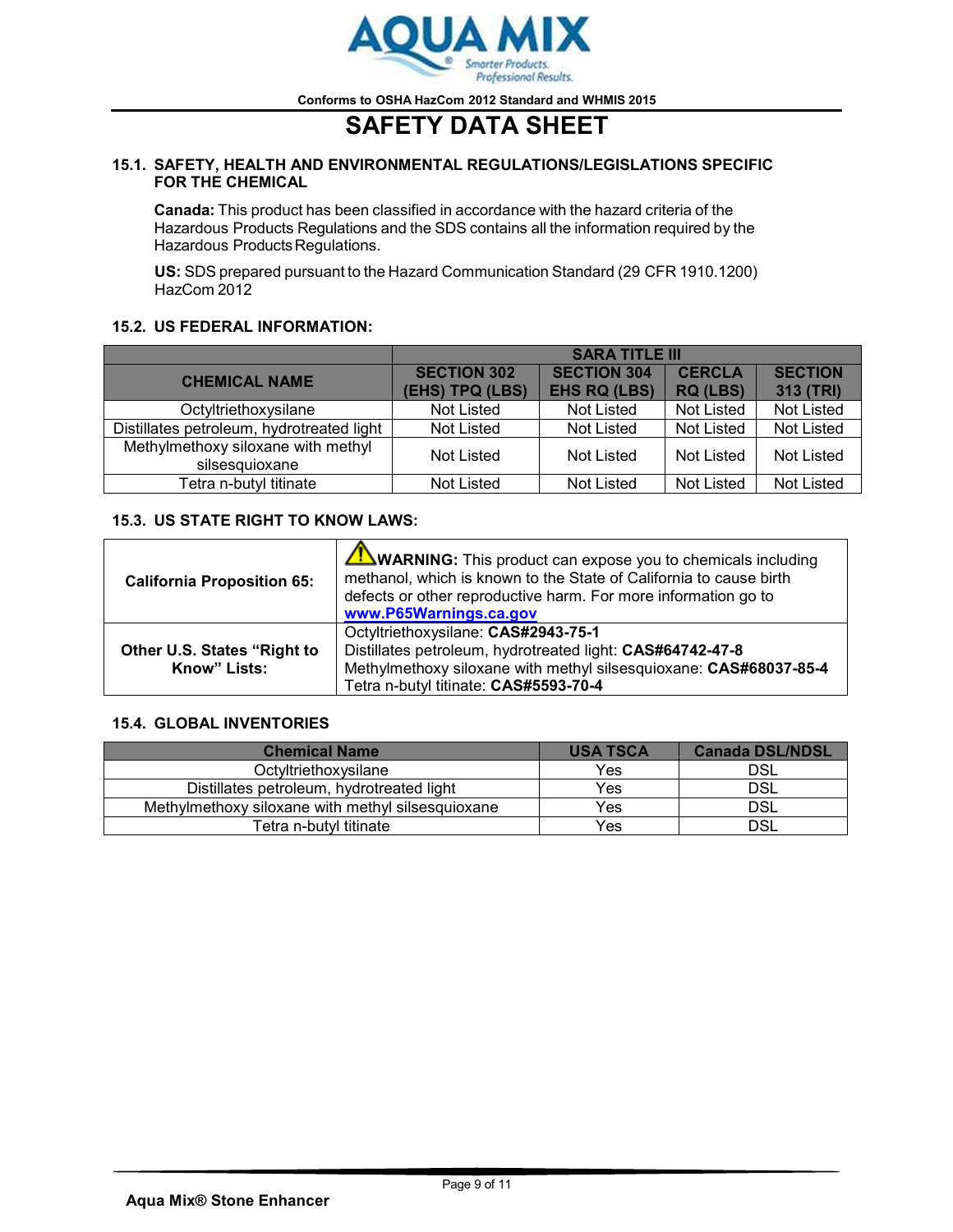

## **SAFETY DATA SHEET**

### **15.5. NFPA AND HMIS RATINGS:**



### **15.6. SOURCEAGENCYCARCINOGENCLASSIFICATIONS:**

| <b>CP65</b>      | California Proposition 65                                          |
|------------------|--------------------------------------------------------------------|
| OSHA(O)          | Occupational Safety and Health Administration                      |
| <b>ACGIH (G)</b> | American Conference of Governmental Industrial Hygienists          |
|                  | A1 - Confirmed human carcinogen<br>$\bullet$                       |
|                  | A2 - Suspected human carcinogen                                    |
|                  | A3 - Animal carcinogen                                             |
|                  | A4 - Not classifiable as a human carcinogen                        |
|                  | A5 - Not suspected a human carcinogen                              |
| IARC (I)         | International Agency for Research on Cancer                        |
|                  | 1 - The agent (mixture) is carcinogenic to humans                  |
|                  | 2A - The agent (mixture) is probably carcinogenic to humans; there |
|                  | is limited evidence of carcinogenicity in humans and sufficient    |